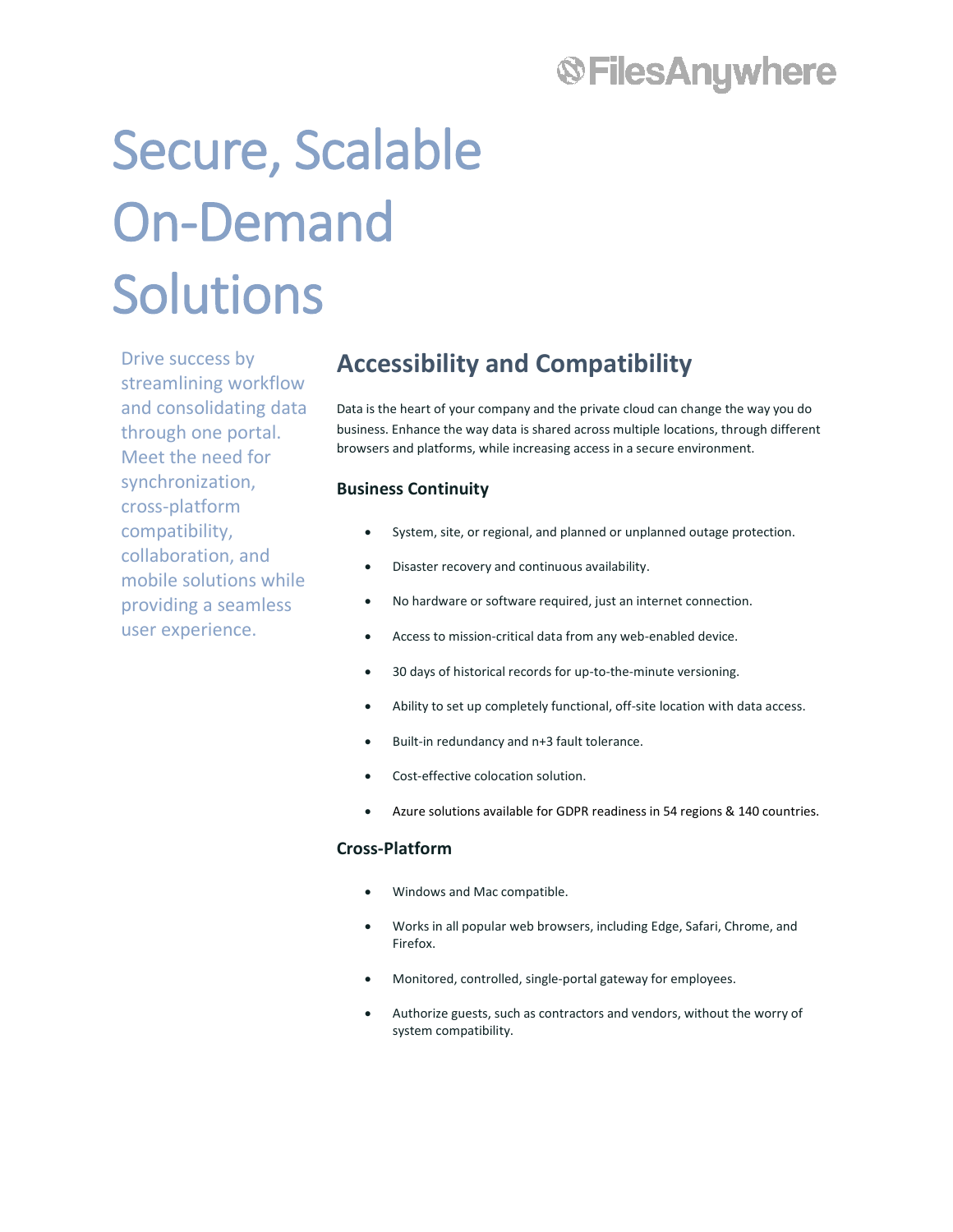#### **Mobile Access**

- Access your account from any web-enabled device.
- Upload, share, view, edit, and receive files.
- Collaborate with teams.
- Use inbound email attachments to upload files to your account.
- Fax documents anywhere in the world

#### **Advanced Options**

- Compatible with all FTPS and SFTP applications.
- Transfer files between computers on your network.
- Access online software archives.
- Enable a webfolder for direct access and the ability to work with your files locally.

### **Backup and Synchronization**

Synchronization capabilities and off-site back up are a critical part of day-to-day operations, as well as contingency planning. Data encryption in transfer and at rest, and automated processes provide continuous data protection.

#### **Backup**

- Simple, wizard-based software.
- Set up automated daily, weekly, or monthly backup jobs.
- Never worry about changing tapes, or backing up to stacks of DVDs.
- Incremental backups mean all your data is saved without wasting precious space.
- Offsite storage keeps your data protected and is accessible anytime, anywhere.

#### **Data Restore**

- Additional support for backup and synchronization efforts.
- Daily snapshots provide a point-in-time look in addition to backup.
- Restore to previous versions at any time.
- Retrieve and reinstate deleted files within 30 days.



support@filesanywhere.com Phone (888) 661-6565 www.filesanywhere.com

### **Synchronization**

- Sync file changes in real-time and across devices.
- Set up synchronization of complete folder structures in one or both directions.
- Synchronize with any FTPS, SFTP, or WebDAV server.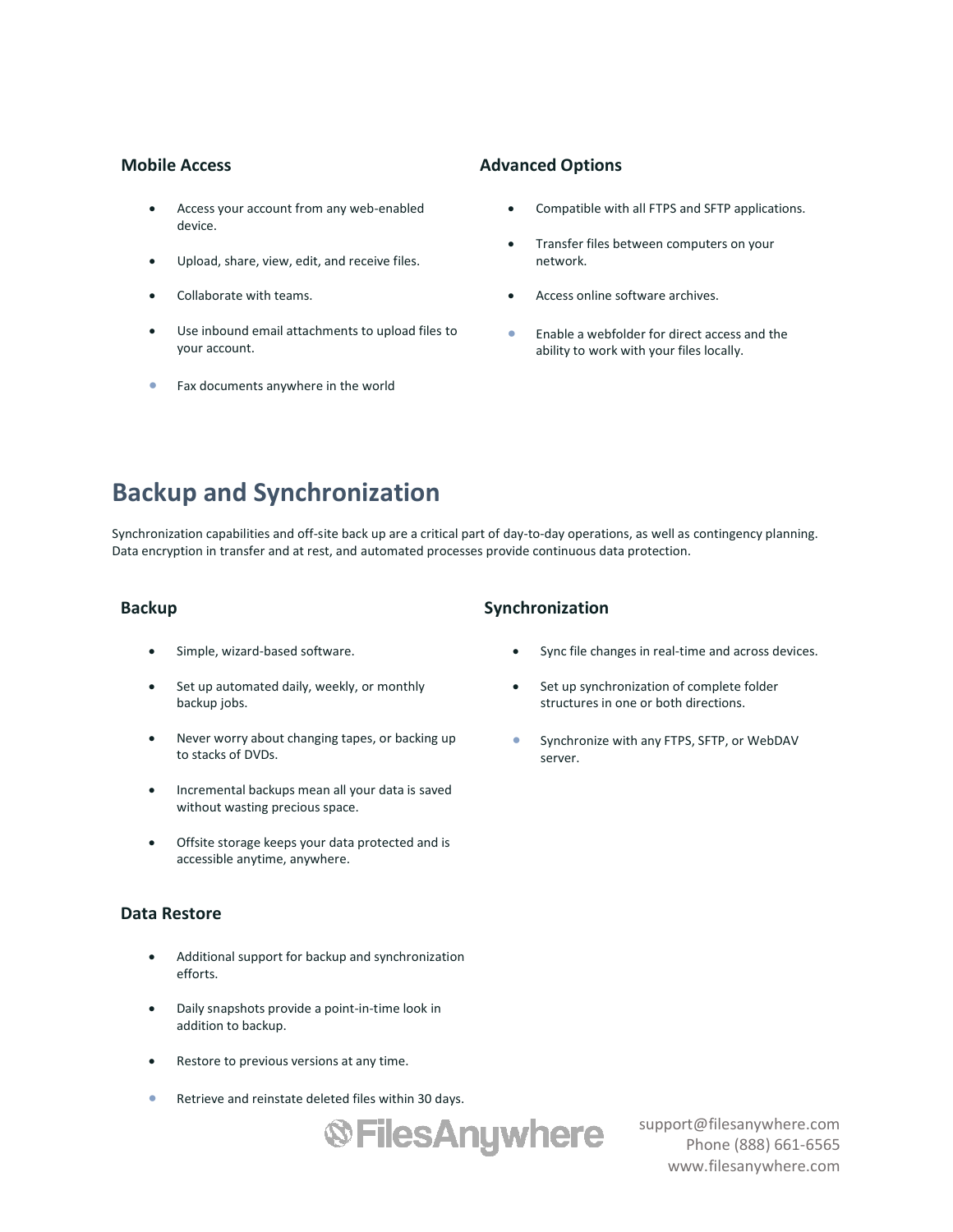### **File Sharing and Team Collaboration**

Data growth is projected to double year over year. Manage content sprawl and give your team the ability to collaborate, both in the office and in the field, through a single gateway and robust application.

### **Upload and Consolidate Content**

- Centralize your data and eliminate content sprawl.
- Quickly and easily upload large files, or entire folders.
- Supports literally any file type. Create a complete online library of content, from mission critical data to marketing materials and spreadsheets.
- Inbound email attachments allow you to email a document directly to the folder of your choice.
- An intuitive interface and the drag-and-drop feature makes uploading simple.

### **Version Control**

- Checkin/Checkout stops multiple parties from editing the same document at the same time.
- Retain multiple file versions and restore previous versions at any time.
- A series of optional reports provides a complete accounting of user actions and the files or folders affected.
- Disable Delete eliminates the accidental deletion of critical files.
- Email notifications alert the file owner to activity as it occurs.

#### **Faxing**

- Fax any document from within the application.
- Inbound and outbound faxing.
- Send to any number worldwide.

### **GroupShare**

- Streamline joint challenges between teams.
- Create virtual deal rooms and share the critical information needed to complete mergers, compliance, licensing, joint ventures, and audits.
- Add users individually, and assign user level permissions to control the way data is shared.
- Modify user access as roles change while notifications keep everyone on the same page.
- Generate GroupShare reports to keep track of who has access to folders and at what permission level.

### **FileShare and FileReceive Links**

- Send and receive large files, or multiple files, with a simple link.
- Set permissions, expiration, and deletion rules that keep data secure.
- Share links through Outlook or another email server of your choice, directly through the application, or by embedding.
- Share with guests, such as external vendors and contractors.
- Notifications alert the recipient when they have files to view, and allow the sender to choose to be notified of link access.
- Robust reporting features on file and user activity.

**®FilesAnywhere**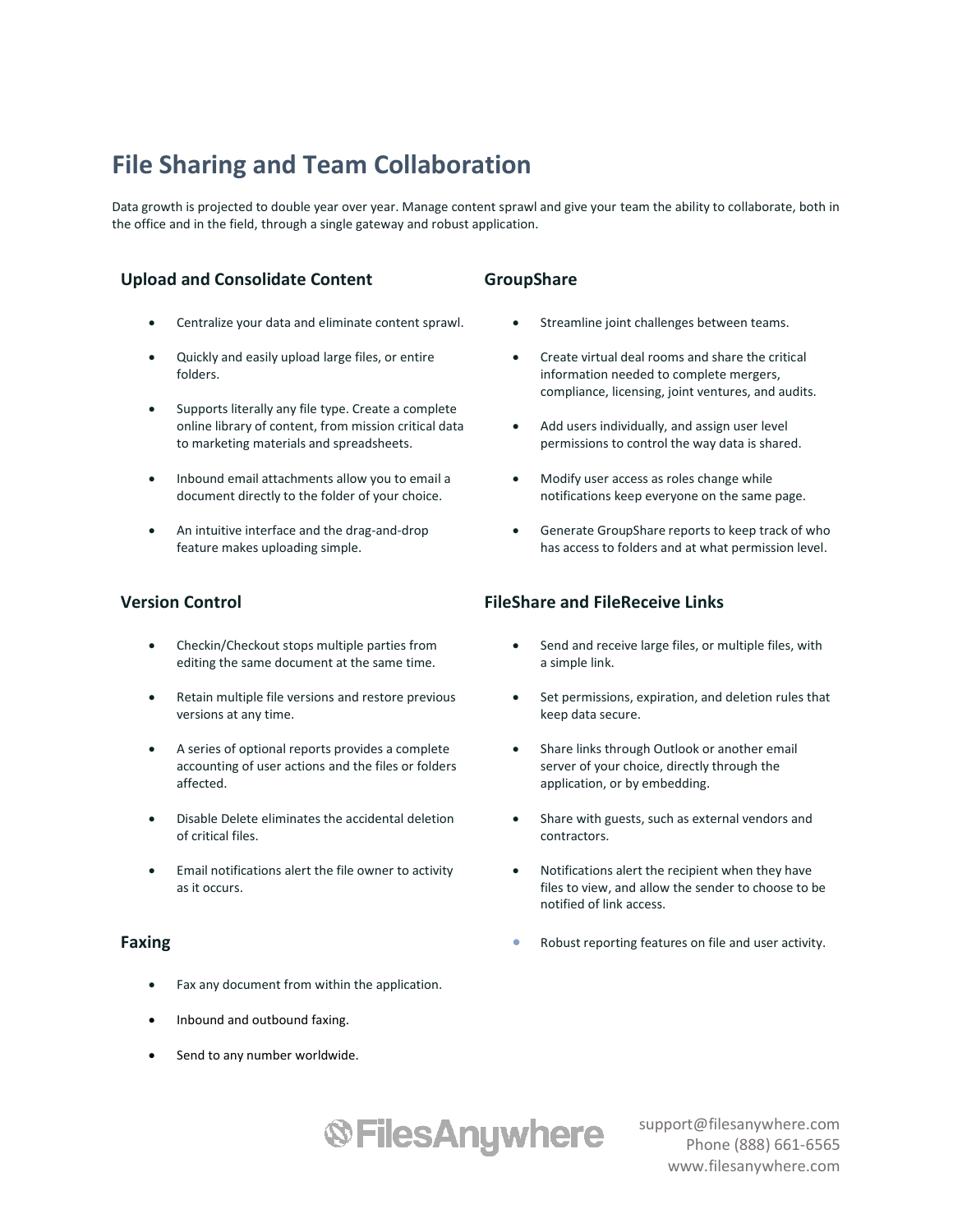## Full Feature List

### Basic Features

- **No File Size Limit:** There is no limit to the size of the files uploaded/downloaded or sent from your account.
- **Group Sharing:** Allows a user to share a folder (and its contents) to another user. Once a folder is shared, users can access the folder in their account just like it was one of their own.
- **Send/Receive Large Files to Non-Users:** Send/Receive large files or even folders though fully customizable FileShare/FileReceive links to non-members. Secure your links by enabling password or OTP protection and auto expiration. Keep an audit trail by tracking each activity, receiving automatic notification, accepting signature, and checkbox approval.
- **Password Protected and Sharing:** Users can protect the links they send out with a password, thus, securing their shared downloads and ensuring safe delivery to the recipient.
- **Online Real Time File Collaboration:** Office Online editor, online Zoho document editor, and the Google editor allow users to edit documents without downloading them and re-uploading them. Save time and edit online using any of these editors. Shared files can be simultaneously edited by multiple users in real time.
- **Mobile Access & Apps:** Download mobile apps for your smart phones or tablets, or use your mobile browser. Never be without your files anywhere you go.
- **Customizable eForms & Online Surveys:** Fully customizable eForms for data capture, surveys, collection forms and anything else imaginable. Utilizing these forms can streamline any process that requires collecting information, uploading files or even downloading them. Masking field data also included to increase security.
- **Point-in-Time Data Restore:** Snapshots of all accounts are taken at 11:00PM every day and are stored for thirty days. These snapshots can be used to restore data which may have been accidentally deleted.
- **Check in / Check out:** Users can check out a file which prevents anyone else from downloading it before the newer version is checked back in. This feature prevents users from accidentally overwriting a co-worker's changes.
- **Electronic Faxing:** Faxing service is available to all paid users enabling them to send faxes from their account.
- **File Tracking:** Maintains a record of actions performed in the account e.g. files being moved, deleted, uploaded, downloaded, and edited.
- **File Versioning:** Saves older versions of files when new ones are uploaded or the file is edited or altered. Stop worrying about overwriting files and losing important data on the old version.
- **Search Metadata & Tags:** Use the search function to search by Metadata or Tags applied to any files or folders. The search offers multiple ways to quickly and efficiently sort through your data.

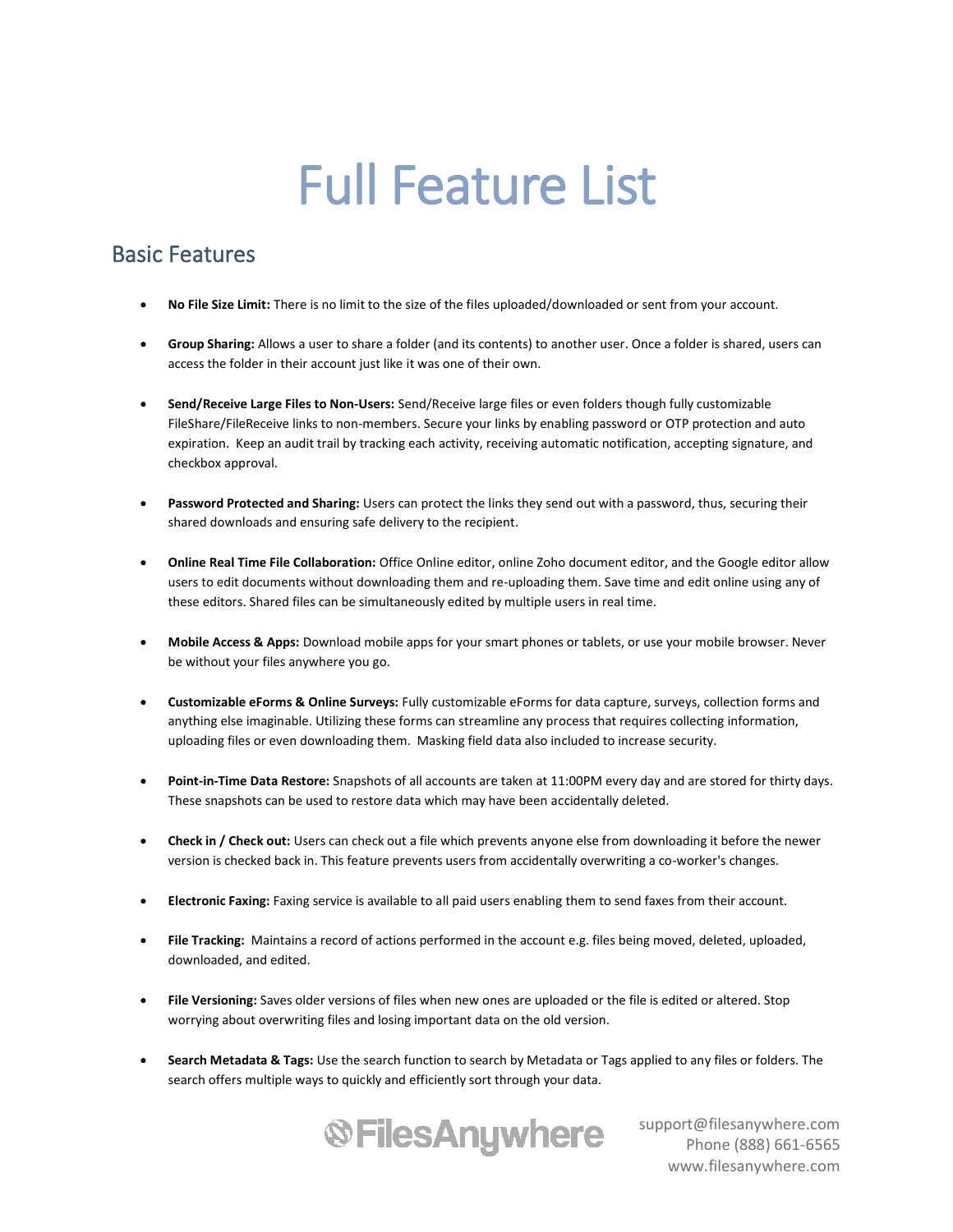- **Audio/Video Streaming:** Watch uploaded movies/music and even send streaming video/audio to people on the internet. View them online, right in the browser, without leaving your account.
- **Auto Expiring Links:** FileShare and FileReceive links can be set to expire automatically. The time of expiry may be set at the user's discretion.
- **Auto Expiring GroupShares:** Groupshares can be set to expire automatically. The time of the expiry may be set at the folder owner's discretion.
- **File Lifecycle Management:** Users can define global purge/archive rules that will delete/move files after a specified period of time. The lifecycle rule is useful for removing data that becomes sensitive after a certain period of time.
- API Access: Write your own programs to access your account and use the service.
- **Upload and Download Files/Folders:** Users can upload and download files and folders to and from their account with ease.
- **Multi-Select Actions:** Allows you to select multiple files and perform Upload, download, move, copy and share actions.
- **Service Plugins:** Service Plugins add even more great features to your account. You can enable or disable from any of the included services e.g. Fax Service, Microsoft Office Online Editor, Google Editor, Zoho Editor, Autodesk Engineering Drawing Viewer, WordPress.com Posting, and Twitter Backup.
- **Adobe Sign & DocuSign Integration:** Users can send documents to Adobe Sign or DocuSign for signing, using their respective account credentials. They can also manage and view their agreement details which provides a complete audit trail without leaving your account.
- **ZenKey Authentication:** ZenKey enables users to securely login to FilesAnywhere through simple, multifactor authentication powered by the leading U.S. wireless carriers.

### Advanced Features

- **FTPS, SFTP, SSH, SSL/TSL:** Connect to your account using different connection types. These methods offer reliability, security and the freedom to use your favorite SFTP client.
- **Automated Customizable Sync:** Using our CoolBackup program users may create multiple profiles to automatically backup local files to the cloud. Run backup jobs as a Windows Service.
- **SSL and At Rest Encryption:** Files are safe and secure at rest using an AES 256-bit encryption.
- **Dedicated Domain:** Use a custom domain to display your branding in the URL.
- **User management:** Maintain control of your users via our centralized administration console. With the level of control over the users and updates in real time, all concerns disappear with the security of the console.

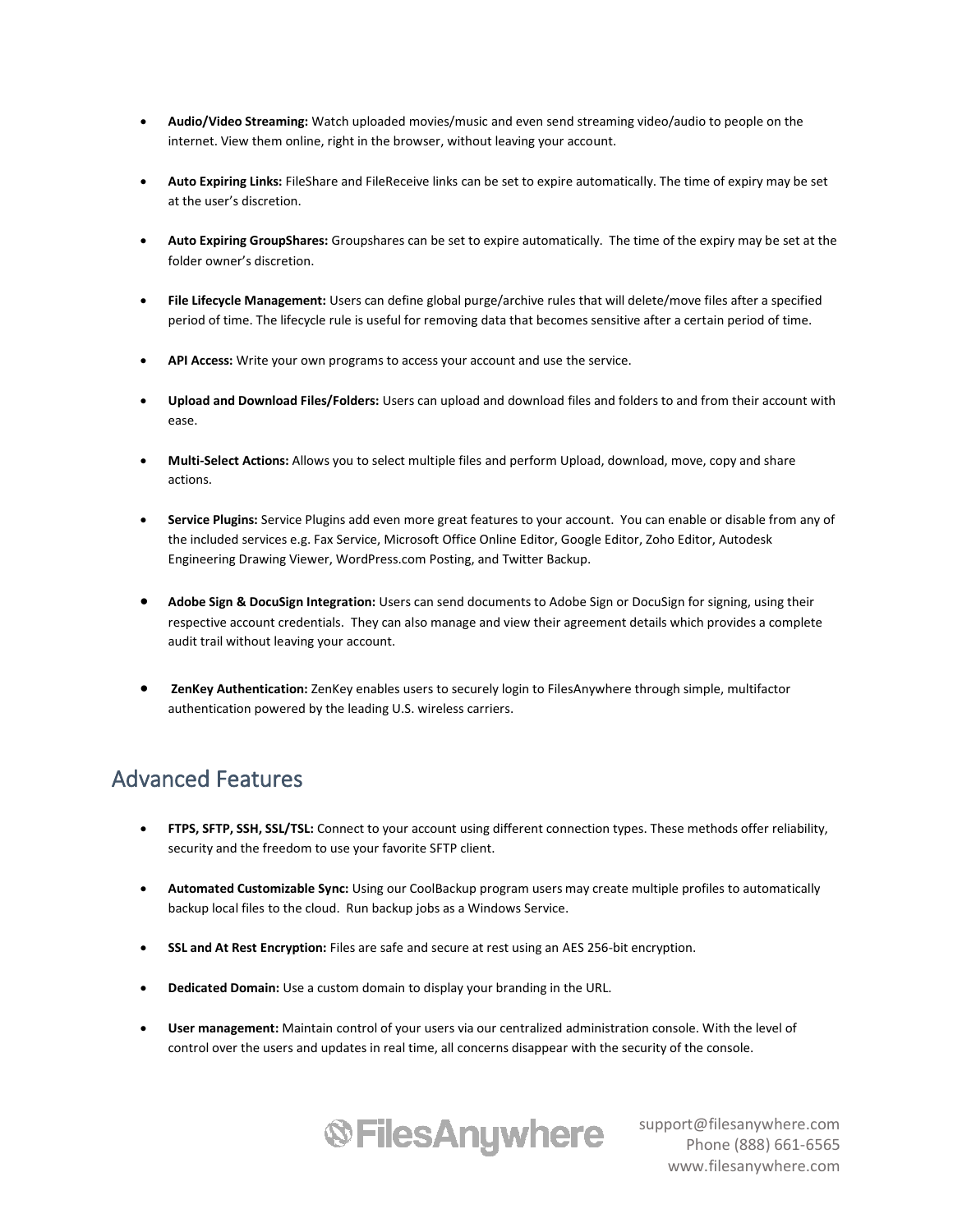- **Role-Based Access Control:** Role-based security is implemented in the administration console for Professional and Enterprise accounts, in the form of Group-to-Folder permission assignments. Role-based-access-control (RBAC) is a widely accepted security control standard, reducing the time to apply and accurately maintain user permissions on specific folders, by assigning predefined lists of users with authorized access (also known as an ACL or Access Control List).
- **Reporting & Notifications:** Receive notifications for user actions and create customized reports to get the metrics needed to improve efficiency. Get a complete audit trail of all activities in real-time on the company files. Generate reports and export data in multiple formats.
- **Outlook Add-In:** Send files directly from your Outlook client. There's no need to juggle between the web interface and Outlook when you can just use one.
- **Full Text Search:** Our system will automatically process the text in files which makes them searchable. Save time searching for files when you can run a quick search and grab what you need.
- **Group Management:** Create your own user groups for company, departments or project teams. Set folder access permissions for these groups.
- **Password Policy Management:** Set a custom password policy such as: require strong password; require changing of password at next logon; automatically expire a password after a certain number of days, etc.
- **Multi-Factor Authentication:** This security feature adds an additional layer of security to your data by requiring a Verification Code. Administrators can easily enable MFA for all users, selected groups or individual users to require an additional form of authentication, using their choice of delivery method, such as SMS Text, Email, Phone Call, or Authentication app.
- **CloudSync Desktop App:** With this application, easily synchronize files and folders from your account to your computer.
- **Automated Document Routing:** Managing your documents has never been easier than it is now with ADR. Our Automatic Document Recognition tool allows you to track and manage any file that has been uploaded, moved, or copied based on the ADR folder settings.
- **IP Address Restriction:** Restrict access to the User Web Interface, API and the Sync App, based on the IP address. Manage restrictions by adding and removing allowed IP addresses in the Admin Console Site Configuration.
- **Workflow:** Automate your business processes like Incident Management, Travel reimbursement, Purchase Request etc. with just a few clicks. Define steps and rules and you are done. Now just share it within your organization and see how it flows smoothly from initiation to completion.
- **Adjustable Session Timeout:** By default, session timeout is set to fifteen minutes. This can be adjusted to as low as five minutes and as high as twenty-four hours per the administrator's discretion.
- **eForm OTP Authentication:** Professional & Enterprise users can enable One-Time Password SMS/Email or CAPTCHA authentications prior to accessing and within an eform.
- **Payment Field with eForms:** Collect payments through your form with the Payment field. The secure payments will be processed through third-party merchants.